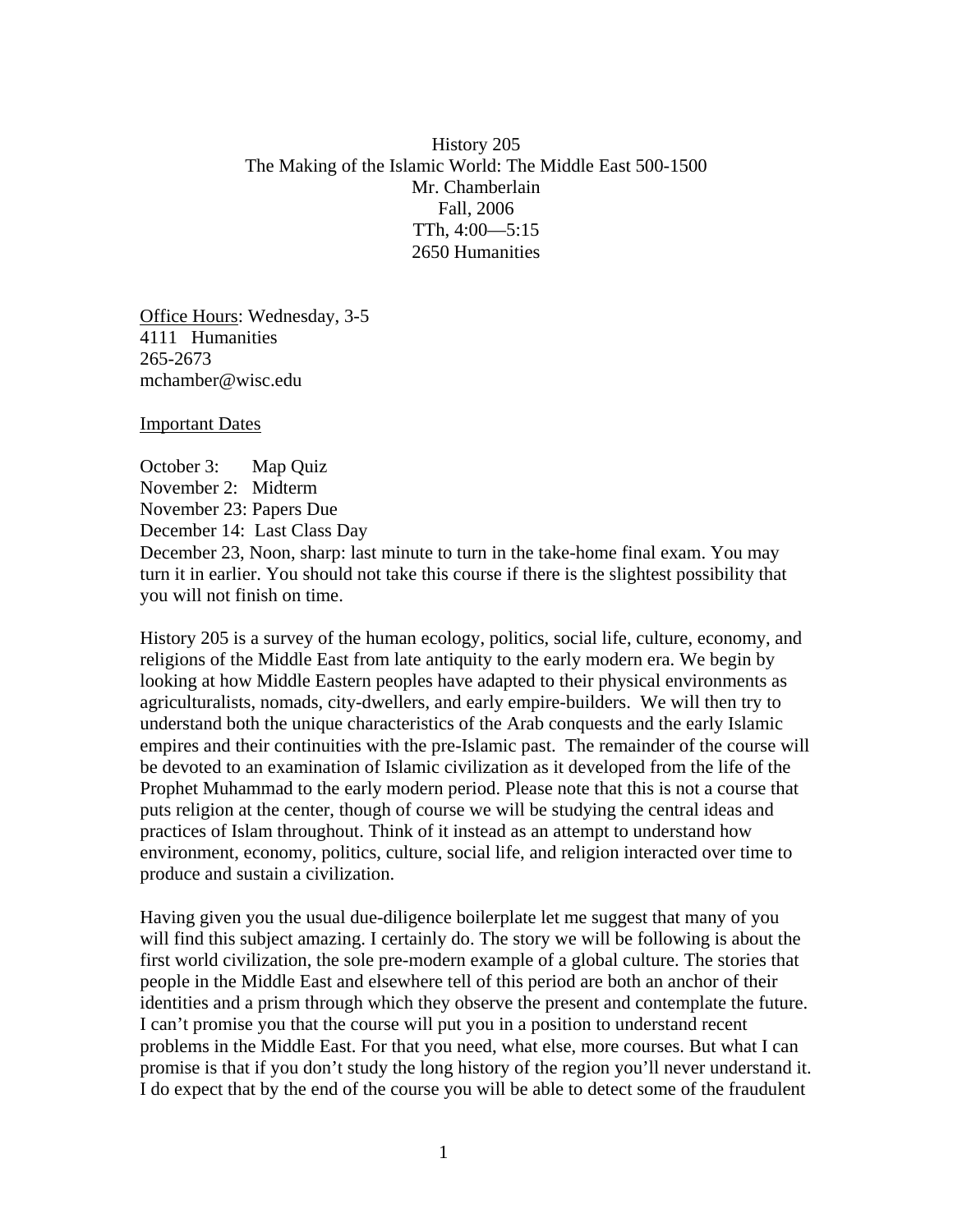nonsense that so often passes for expertise on the Middle East and Islam in the media and government.

Grading is based on a map quiz (10%), section participation, including the occasional quiz (15%), mid-term (25%), paper (25%) and final (25%). If you want an A be prepared to put a consistently high level of effort into the course. Note that the final is a takehome.

## Warnings, threats, menaces:

This course is listed as a 3-4 credit course. All undergraduates must register for four credits. All students must write a paper and attend all lectures and discussions. The lectures and the readings each cover material not covered in the other. You are responsible for both, and you will find that discussion sections are the place to pull the material together.

Attendance at all lectures and discussion sections is mandatory. If you are prevented from attending either a lecture or a discussion, send your TA and me an email. I dislike yoking you to a strict attendance policy, but it will save you misery and confusion, and me the heartbreak of flunking you should you end up deserving it.

The field of medieval Islamic history is not so well established as to permit the last minute scanning of a bluffer's guide before an exam. Not only does such a book not exist, the field has yet to benefit from a comprehensive textbook. The only way to acquire a decent knowledge of the field is pull together disparate materials from textbooks, translated primary sources, and stuff that your instructor has stumbled upon and that he might remember in lecture. The only way to organize and synthesize this material is to come to lecture and to prepare for sections. The usual scams, dodges, last-second stratagems, and trusty expedients do not seem to work. So keep up.

You will have noticed that the course schedule is unbalanced, the heaviest reading at the beginning and the midterm, paper, and final all falling in November and December. There is a reason for this: the subject is unfamiliar to most of you, and I want to give you the chance to synthesize before you begin to put your thoughts on paper. This places a special responsibility on you. Do not flag, procrastinate, postpone, or go easy on yourself the first six weeks of the course.

Finally, take care with resources on the web. The course home page will have a list of relatively reliable links, but you must check them out and cite them diligently. Not-toobad sources for other fields, Wikipedia for example, are often flat wrong when it comes to Islamic history. You would do the world a service were you to correct it as you go along.

Oh, and by the way, I've heard though can hardly believe that some faculty have advanced their political views in their classes. Standing offer: I'll give an A to anyone who succeeds in figuring out my views on any current hot issue. If you are wrong, sorry,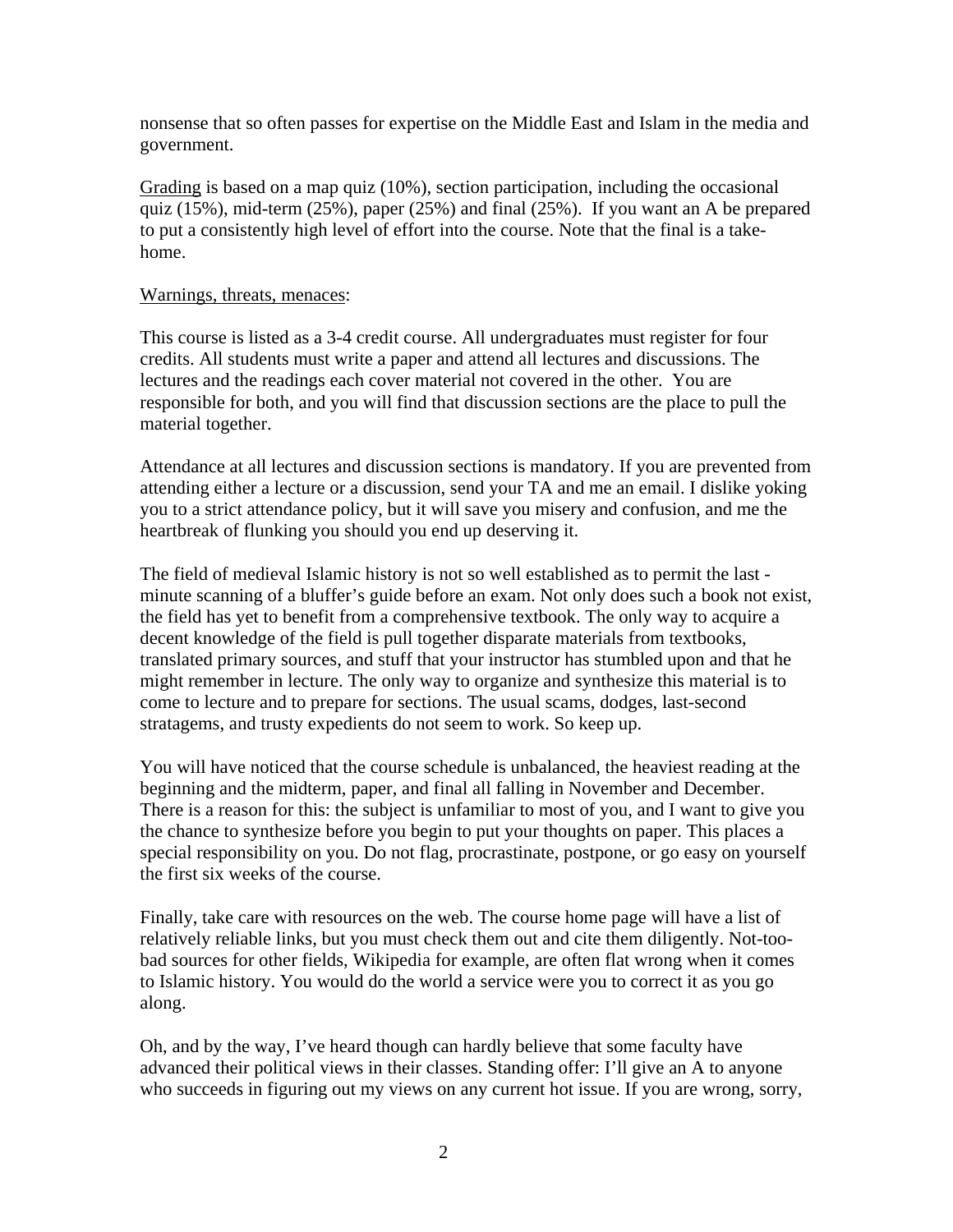this is a pay-for-play proposal, I'll have to shave a half-point off your final grade. Don't want to turn this into twenty questions.

Textbooks (available at the University Bookstore).

Michael Cook, A Brief History of the Human Race.

Michael Cook, Muhammad.

Robert Irwin, Night and Horses and the Desert: an Anthology of Classical Arabic Literature.

Albert Hourani, A History of the Arab Peoples.

W.H. McNeill and M. R. Waldman, The Islamic World.

Dale F. Eickelman, The Middle East and Central Asia: an Anthropological Approach, 4th ed.

We will also read translated primary sources posted on the course home-page located at learn@uw. Make sure you take a look soon.

## Lectures and Readings

Weeks 1 and 2: Sep. 5, 7, 12,, 14:

Course description, Human geography: peasants, city-people, nomads; early states and empires; trade.

Reading: Hourani, Prologue; Eickelman, 8-19, 84-96; Irwin, 1-29; Cook, Brief History, 18-52, 125-30.

Week 3: Sep. 19, 21 Arabia and the Arabs in Late Antiquity; life of the Prophet Muhammad; The Qur'ân. Reading: Hourani, 7-22; Cook, Brief History, 38-52, 125-146, 267-87; Cook, Muhammad (all); McNeill and Waldman, 13-47, Eickelman, 115-126; Irwin 30-41. Week 4: Sep. 26, 28 The Arab conquests and the formation of an Islamic empire.

Reading: Hourani, 22-38; McNeill and Waldman, 9-67; Irwin, 42-67.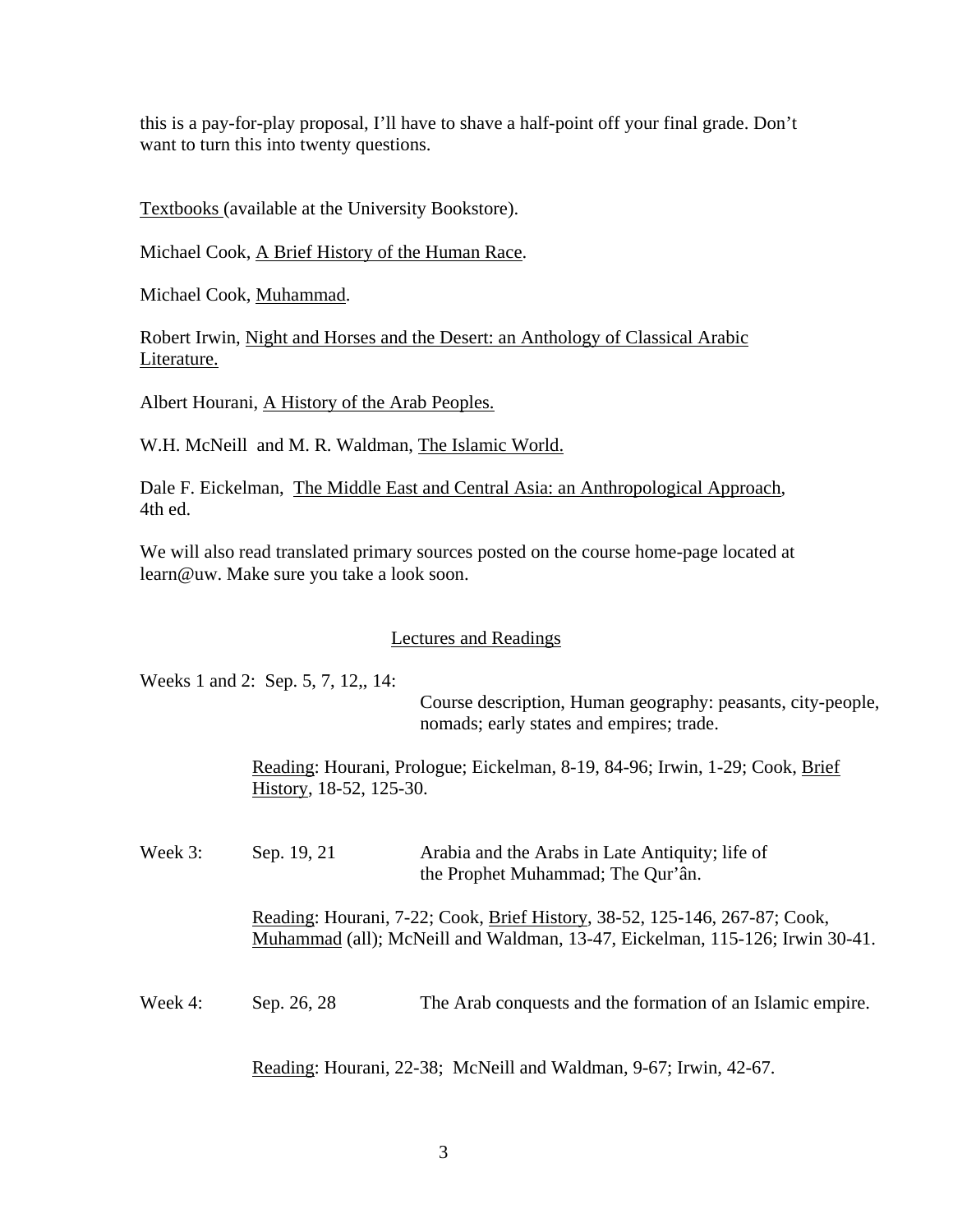| Week 5:              | Oct. 3, 5<br>(Map Quiz)                                                                                                                              | Cult, ritual, basic doctrines of Islam.                                                                                               |
|----------------------|------------------------------------------------------------------------------------------------------------------------------------------------------|---------------------------------------------------------------------------------------------------------------------------------------|
|                      | Reading; Hourani, 38-75 (for overview only, we will cover this material in detail<br>later), 147-158; Eickelman, 241-60, McNeill and Waldman; 79-81, |                                                                                                                                       |
| Week 6:              | Oct. 10, 12                                                                                                                                          | The `Abbâsid Empire and the formation of an Islamic<br>cultural style; literature, architecture; translation from Greek<br>to Arabic. |
|                      | Reading: Hourani; McNeill and Waldman, 167-171; Irwin, 68-147 (read Irwin)<br>over the next two weeks),                                              |                                                                                                                                       |
| Week 7:              | Oct. 17, 19                                                                                                                                          | Religion and communal life: Sunnis and Shi`a; Christians<br>and Jews; conversion.                                                     |
|                      | Reading: Hourani; Eickelman, 256 - 260; McNeill and Waldman, 68-74.                                                                                  |                                                                                                                                       |
| Week 8:              | Oct 24, 26                                                                                                                                           | Economy and trade; the collapse of the `Abbasid Empire.                                                                               |
| Week 9:              | Oct 31, Nov 2                                                                                                                                        | Review and midterm                                                                                                                    |
| <b>Week 10:</b>      | Nov. 7, 9                                                                                                                                            | Scholars, soldiers, and sultans: Islamic<br>cultural, social, and political institutions of the Middle Period                         |
|                      | Reading: Hourani, 83-141; McNeill and Waldman, 373-388.                                                                                              |                                                                                                                                       |
| Week 11: Nov. 14, 16 |                                                                                                                                                      | The era of invasions: Turks, Crusaders, and Mongols.                                                                                  |
|                      | Irwin, 314-448.                                                                                                                                      | Reading: Cook, Brief History, 287-294; McNeill and Waldman, 185-206; 249-272;                                                         |
|                      | Weeks 12, 13: Nov. 21, 28, 30,                                                                                                                       | Islamic Law and Sufism, education.                                                                                                    |

Reading: Hourani, 158-208; Eickelman, 265-70; McNeill and Waldman, 135-142;  $207 - 247$ .